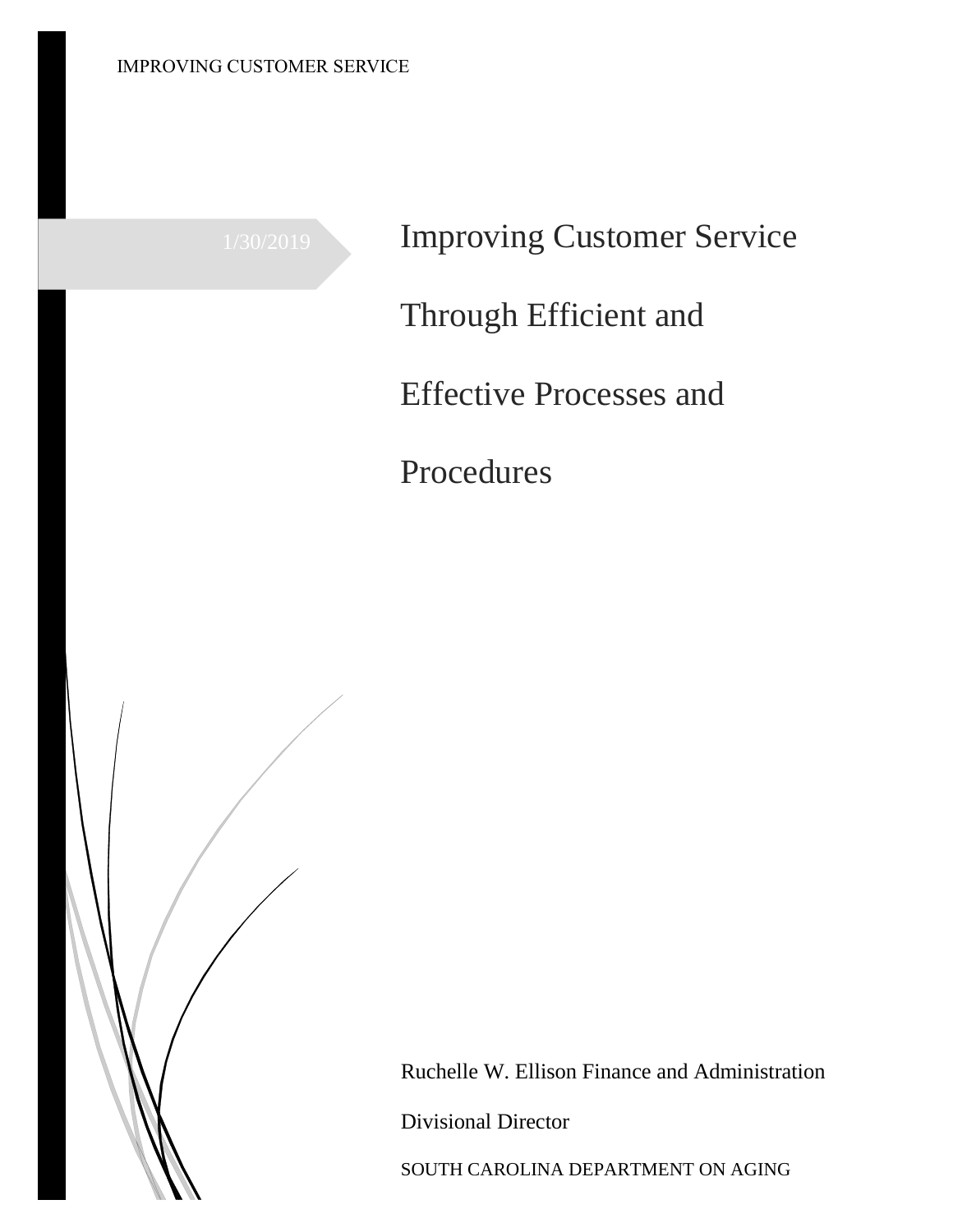# **TABLE OF CONTENTS**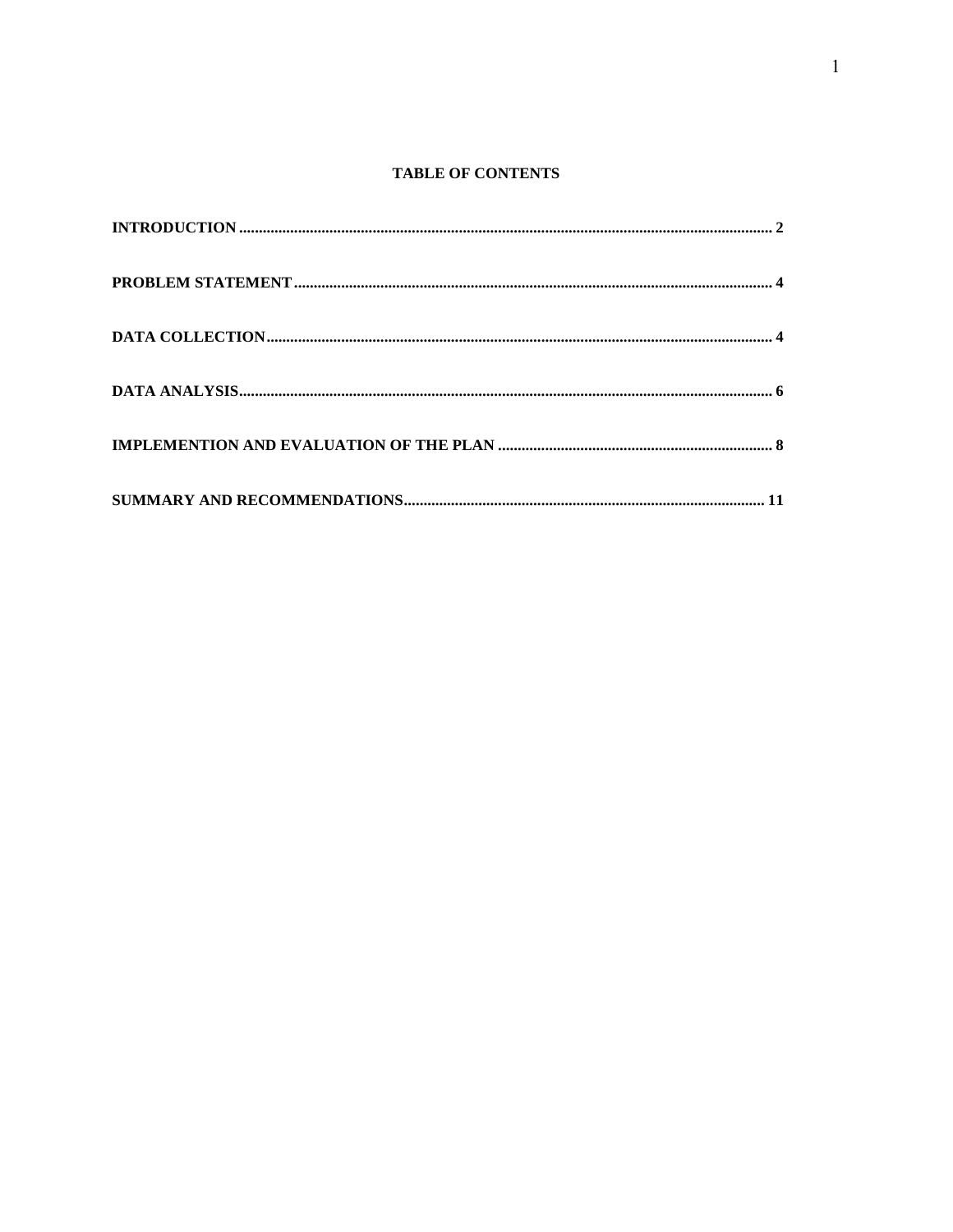## **INTRODUCTION**

The mission of the South Carolina Department on Aging (SCDOA) is to meet the present and future needs of seniors and to enhance the quality of life for older South Carolinians through advocating, planning, and developing resources in partnership with federal, state, and local governments, nonprofits, the private sector, and individuals as stated in the SC State Plan on Aging (2017-2021). The vision of the SCDOA is to provide leadership, advocacy, and collaboration to assure a full spectrum of services, so that South Carolina seniors and/or adults with disabilities can enjoy an enhanced quality of life, contribute to their communities, have economic security, and receive the support necessary to age with choice and dignity. The SC State Plan on Aging (2017- 2021) also states that the values established for the SCDOA put South Carolina seniors first, and includes outstanding customer service, excellence in government, person-centered care, teamwork, and research-based decision-making. The SCDOA's values ensure a strong customer focus, accountability, transparency, and collaboration through partnerships. The agency programs consist of Alzheimer's Resource Coordination Centers (ARCC), Eldercare Trust Fund, Supportive Services, Evidence Based Disease Prevention and Health, Family Caregiver, Geriatric Loan Forgiveness, Long Term Care Ombudsman, Legal Assistance, State Health Insurance Program, Nutrition, South Carolina Vulnerable Adults Guardian ad Litem, and the Pet Program. Information about these programs can be found on the agency website, [www.aging.sc.gov.](http://www.aging.sc.gov/)

The goal of this project is to determine whether the SCDOA is effectively and efficiently utilizing all resources at the front desk to give exceptional customer service to clients and constituents. SCDOA provides support and resources for programs that help the aging population and adults with disabilities remain in their homes if possible. The SCDOA is considered the State Unit on Aging as defined in the Older American Act. SCDOA staff works with 10 Area Agencies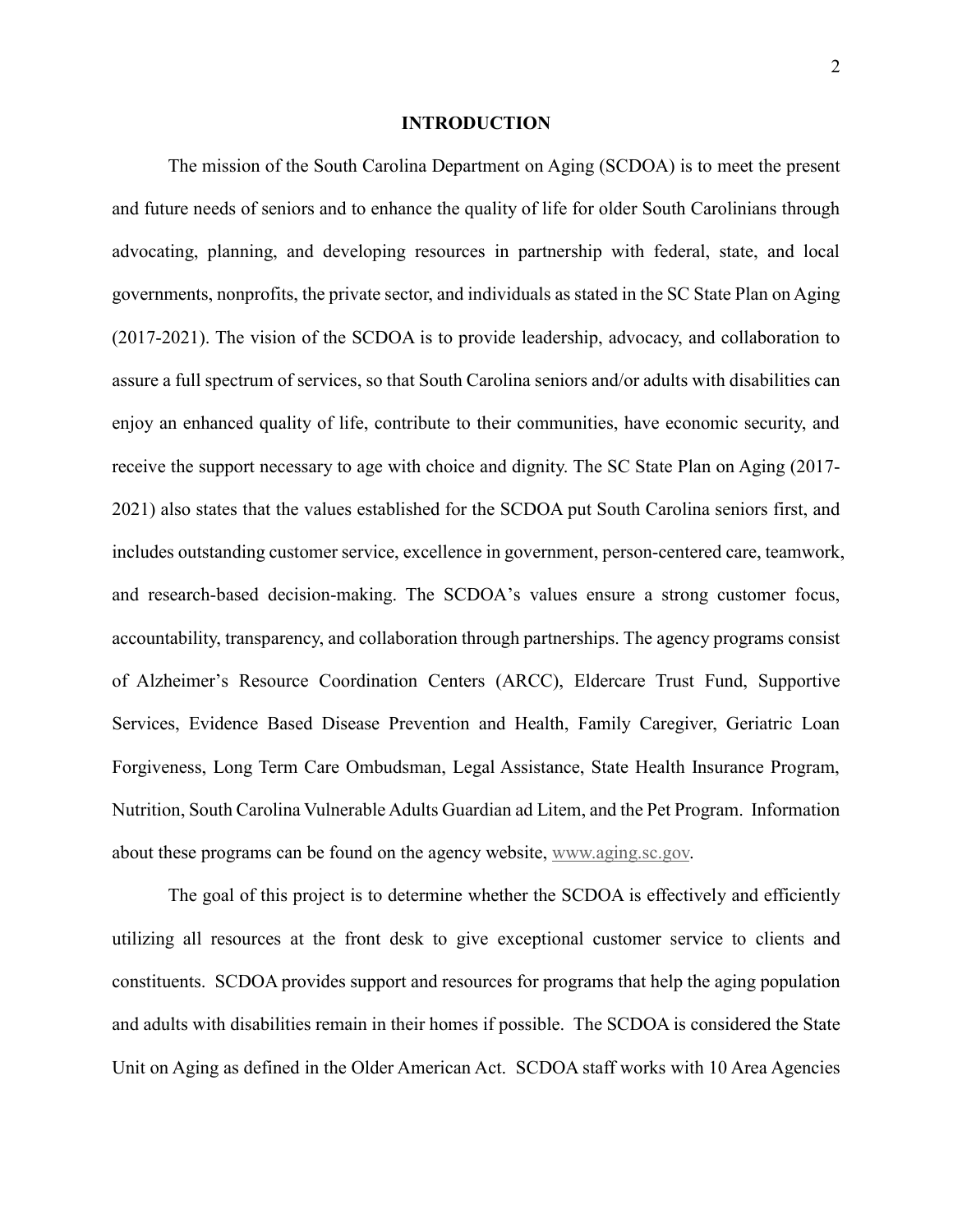on Aging (AAAs) to assist with providing services to citizens of South Carolina. Additionally, the agency partners with various organizations throughout the state to give information and referral for services that the aging network provides such as utilities, rent, long term care, and transportation.

Not providing our most vulnerable population with needed services is not an option for the agency. Besides having a moral responsibility to seniors, funding is also provided to seniors for critical services. According to the agency's website, the SCDOA spends approximately \$1,400 per client each year for services to keep clients in their homes longer. Nursing home assistance through Medicaid costs approximately \$52,000 per year. SCDOA receives federal, state and other funds to provide community-based services such as home-delivered and congregate meals, transportation, caregiver services, insurance counseling and home care. GetCare.com, a portion of the SCDOA website, was created in 2017, which identifies resources and services for the senior population and those with disabilities. Using a zip code, seniors, caregivers and adults with disabilities can find available services.; however, sometimes seniors would rather speak with a person and/or may not have access to a computer. This is where the front desk comes in.

Currently, the front desk receptionist is responsible for answering, tracking and transferring calls to the appropriate SCDOA or AAA staff. The receptionist answers incoming calls from 8:30 am to 5:00 pm. After hours calls or calls not answered during work hours are recorded to our voicemail. Other administrative staff works at the front desk during lunch and in the absence of the main receptionist. The Administrative Coordinator is responsible for creating a phone schedule during the absence of the main receptionist, recruiting the administrative staff in other departments. SCDOA receives an average of 687 calls per month. Upon answering the phone, the receptionist greeting is, "Thank you for calling the South Carolina Department on Aging. How may I direct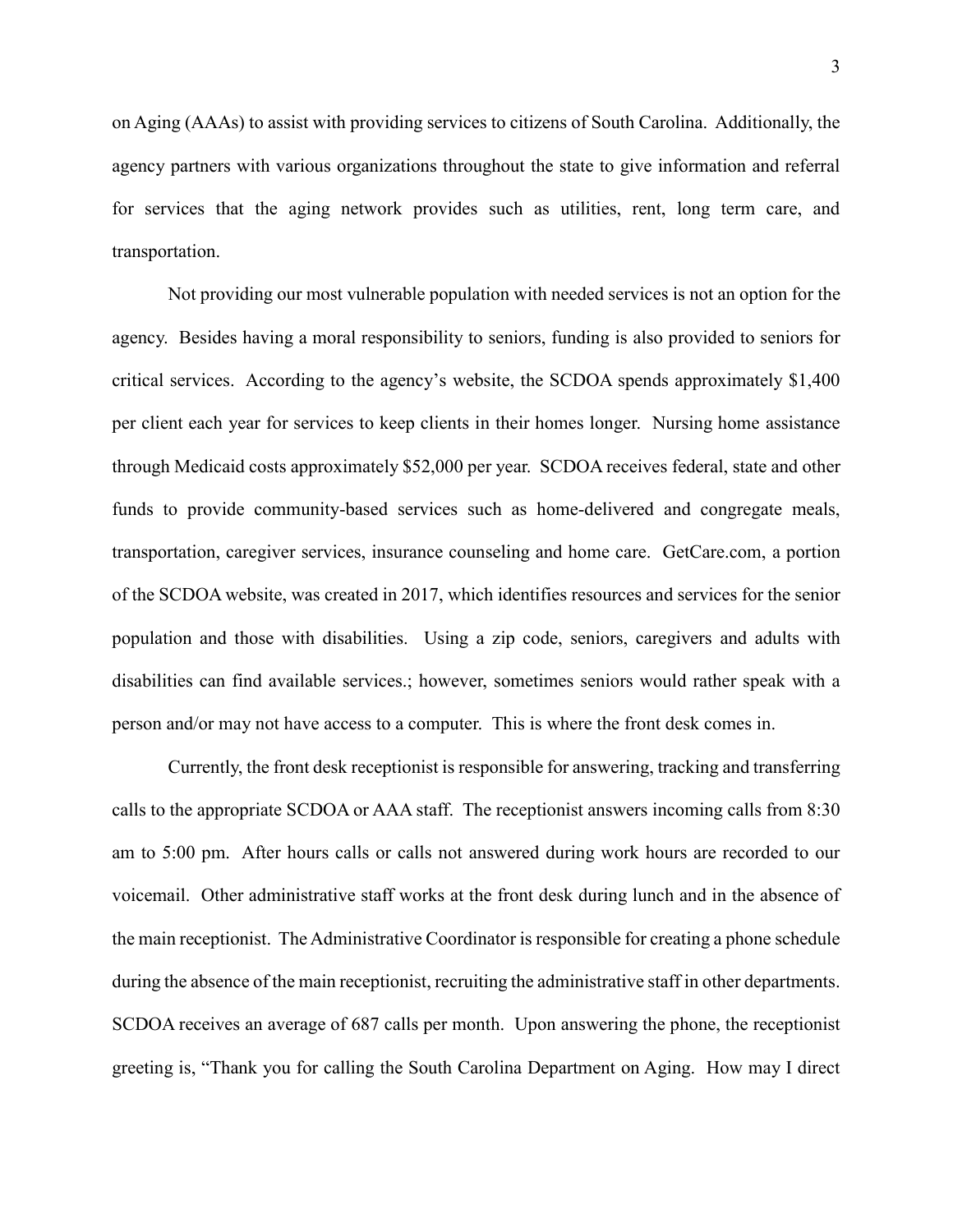your call?" The caller may know specifically what their needs are. If not, the receptionist asks a few simple questions utilizing great listening skills to determine the needs of the client. The primary questions asked are the client's name, county, and the reason for the call. Once that information is received, the receptionist uses a list to determine which AAA serves the county in which the caller resides. Most calls are transferred to the AAA. The AAA is responsible for assessing the client and determining what services are needed. Additionally, every call is tracked in a database system; not only for staff to review, but for the Information and Referral Specialists, Family Caregiver Advocates, Insurance Counselors, and other program staff in the field to assist with helping the client receive services. The database tracks every call and provides a profile of the number of clients, total calls per month, and identifies all staff who were involved with the caller.

## **PROBLEM STATEMENT**

The main goal of the receptionist is to receive calls, transfer calls, and to input all calls into the database. Currently, there are no adequate processes and procedures in place to ensure that the calls have been properly transferred, inputted, and assisted. If these processes were in place, through accountability and controls, the agency can leverage the data and increase effectiveness and efficiency, which would ensure that clients receive adequate services to meet their needs.

## **DATA COLLECTION**

Data collection is defined as "the process of gathering and measuring information on targeted variables in an established systematic fashion, which then enables one to answer relevant questions and evaluate outcomes. The data collection component of research is common to all fields of study including Physical and Social Sciences, Humanities and Business." In order to test the theory of the problem statement, the following data must be collected, reviewed and analyzed: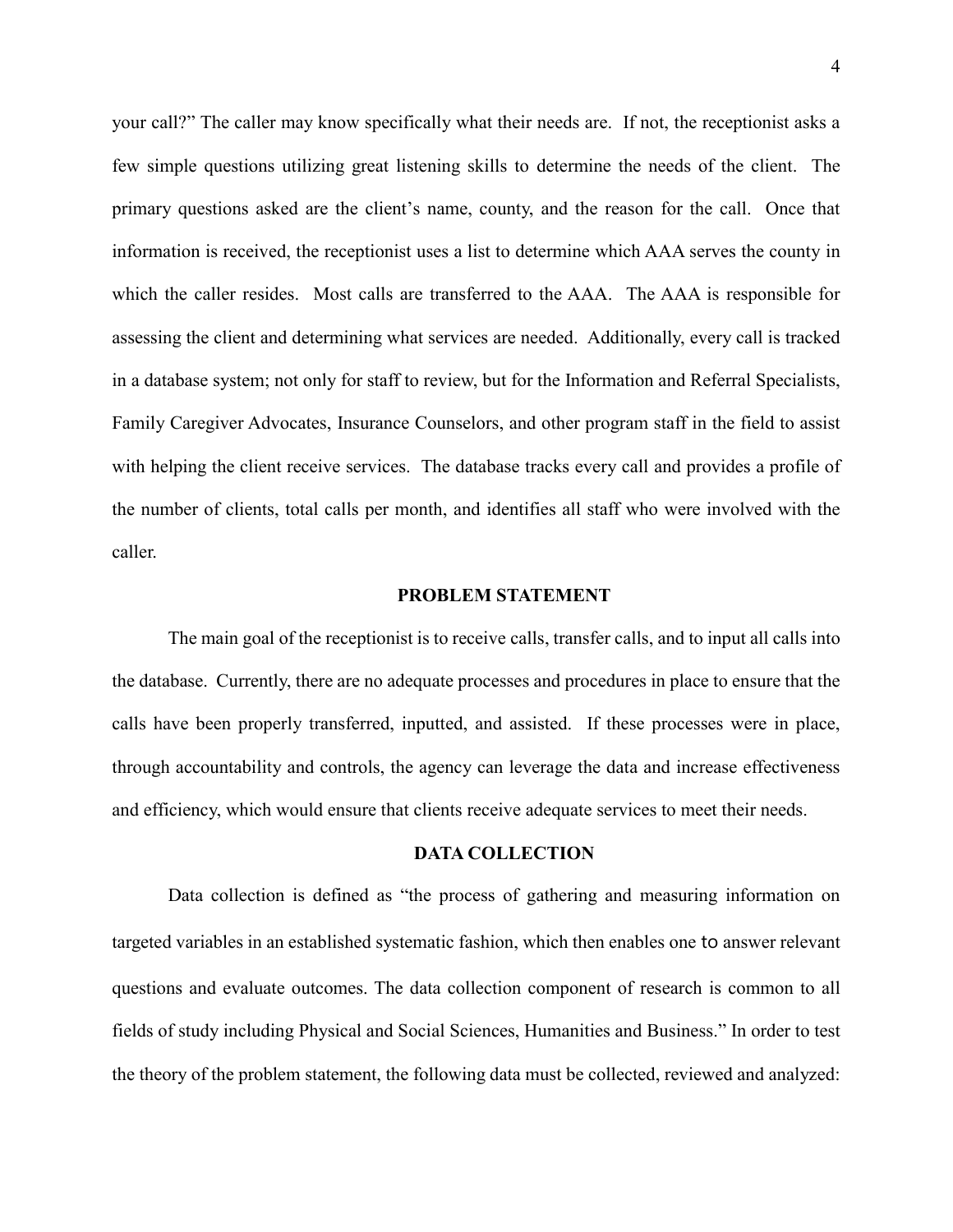- 1. Total number of incoming calls based on Sprint Communications invoices
- 2. Total number of calls in the database
- 3. A list of receptionists and daily schedule
- 4. Receptionist notebook
- 5. Create a questionnaire for the administrative staff and recruited program staff
- 6. Verbal interviews with other staff

The goal of data collection is to determine if the total incoming calls are properly tracked in the database. Additionally, by utilizing a questionnaire, ongoing observations and comments from the administrative staff and others; determinations can be made on how to improve the front desk. The agency currently uses a receptionist notebook filled with various resources to assist callers. The notebook provides frequently called numbers, zip codes by county, State Health Insurance Program phone numbers for each state, weekly Ombudsman intake list and various other information to assist callers. The agency is sometimes considered a "one-stop shop". It is the staff's job to provide the necessary information to clients for optimal service, even if it requires a referral to another agency for services.

Most incoming calls are received through the main line, (803) 734-9900. As part of the data collection, the total number of calls for an eleven-month period were located on the Sprint Communications invoices and charted on a control chart. Additionally, a second chart was created to show the total number of incoming calls that were inputted into the database system. The database is designed to capture all incoming calls and voicemails of clients in need of services. Clients are asked to provide the following information: first and last name, telephone number, county, and nature of call. From the total number of calls in the database, a third chart was created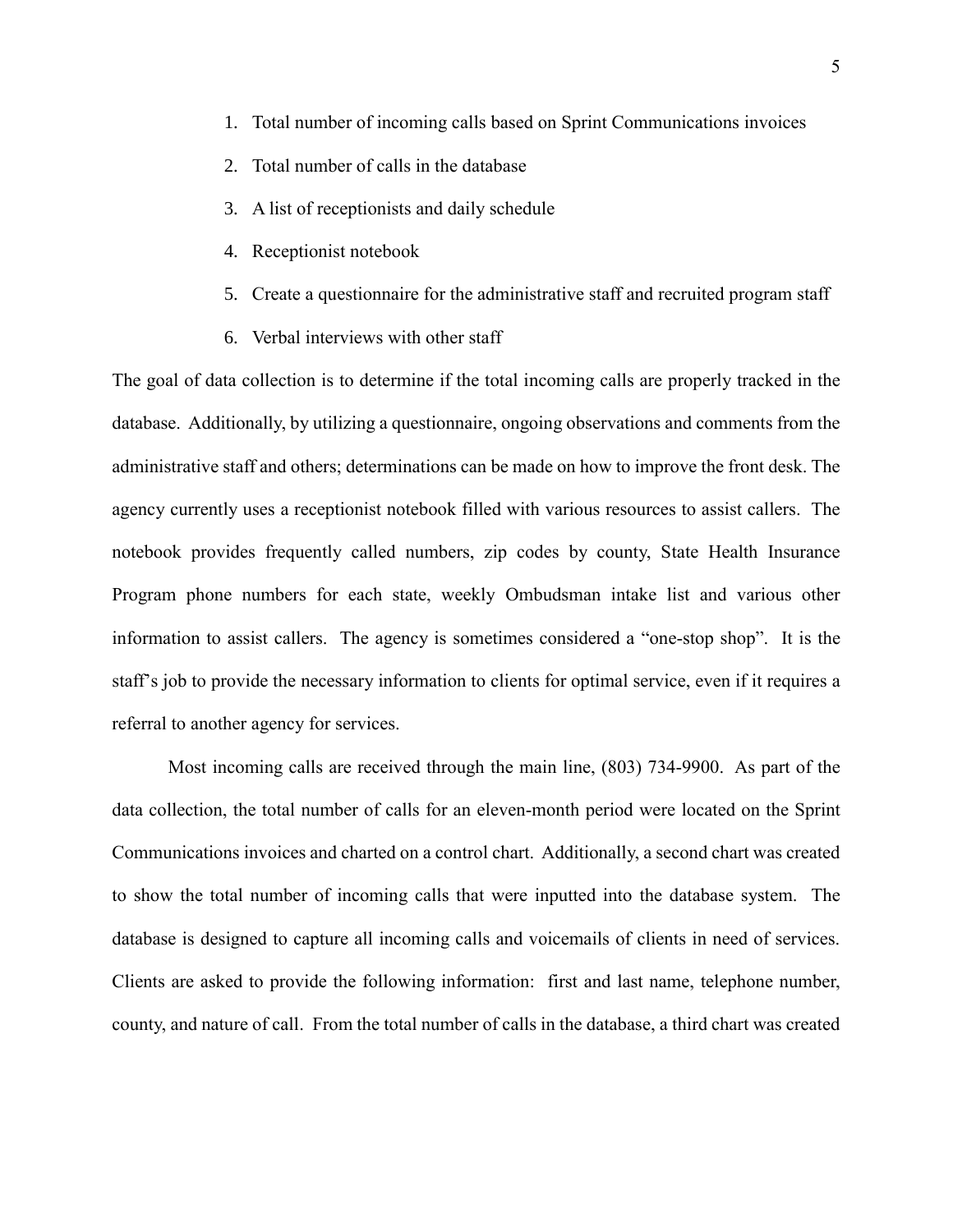to reflect which AAA the call was transferred to. The last chart shows a differential of Sprint calls to the calls in the database. The charts are contained in Appendix 1.

In November, several employees of the administrative staff were issued a brief questionnaire (see Appendix 2). The questionnaire was designed to provide insight from the administrative staff on processes and procedures for the front desk. Also, various times throughout the project, the administrative staff provided observations and suggestions on ways to improve processes and procedures. Also, additional suggestions and concerns were received by the AAA staff.

## **DATA ANALYSIS**

Data analysis is defined as "the process of extracting, compiling, and modeling raw data for purposes of obtaining constructive information that can be applied to formulating conclusions, predicting outcomes or supporting decisions in business, scientific and social science settings." In reviewing the data collected and creating graphs to assist in analyzing the data, several findings and appropriate patterns were found. The following list shows the key findings from the data collected.

- 35% of the calls from Sprint Communications invoices were not entered into the database.
- 98% of the database calls transferred were not identified by the AAA receiving the call.
- High volume of calls in October and November represented Medicare Open Enrollment.
- High volume of calls in April may have been contributed to Medicare changes and the upcoming senior day event.
- Calls were identified as simple transfers only. No calls were inputted with ID Type: Voicemail.
- Ouestionnaires and random comments indicated that the front desk area is extremely noisy, cluttered with outdated furniture; but, referenced materials were adequate to answer and transfer calls.
- Both emails and questionnaires referenced too much time spent as backup receptionist.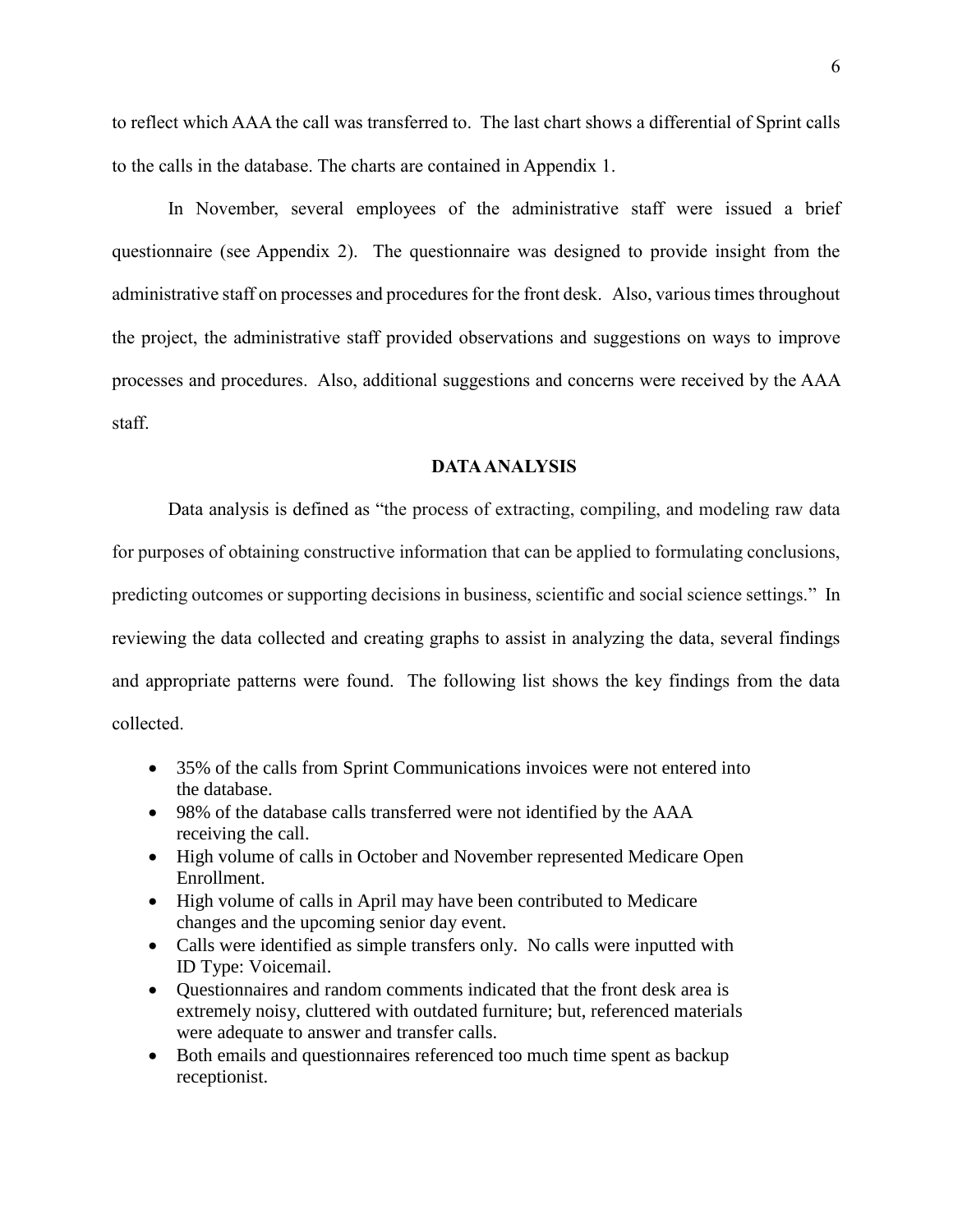• Council of Governments (COGs) and Area Agencies on Aging (AAAs) stated that calls were transferred several times before reaching the appropriate person for resolution.

The findings above may be caused by several contributing factors. Data analysis is a way of understanding the data reported, uncover insights and draw conclusions. Because the agency recruits the administrative staff from each department to operate the phones during the absence of the main receptionist, this could be a considered a contributing factor. This group of employees require proper training and education comparable to that of the main receptionist. Training and education of the administrative staff has been inconsistent. Lack of proper training and education can cause variances in the data input, output, incorrect call transfers, as well as incorrect information provided to clients. It is important that all administrative staff assigned to the phones are properly trained in all aspects of the front desk. Other contributing factors could be caused by resource materials located at the front desk. It is crucial that the information available to the administrative staff be periodically updated. The provision of inadequate information to clients can be detrimental to the services necessary to keep clients healthy and safe.

The questionnaires completed by our administrative staff revealed several factors. Backup schedules that are created by the Administrative Coordinator should be equally distributed as much as possible, so that no one spends too much time on phones as backup and away from their normal job functions. It is also very important that the administrative staff stay focused while answering calls. Noise distractions can cause interrupted and/or dropped calls and misinterpretation of client needs.

Several conversations with the main receptionist throughout this project and analysis of the data collection determined that the ID Type: Voicemail, was not being used. Approximately two hundred calls were not inputted into the database. According to the main receptionist,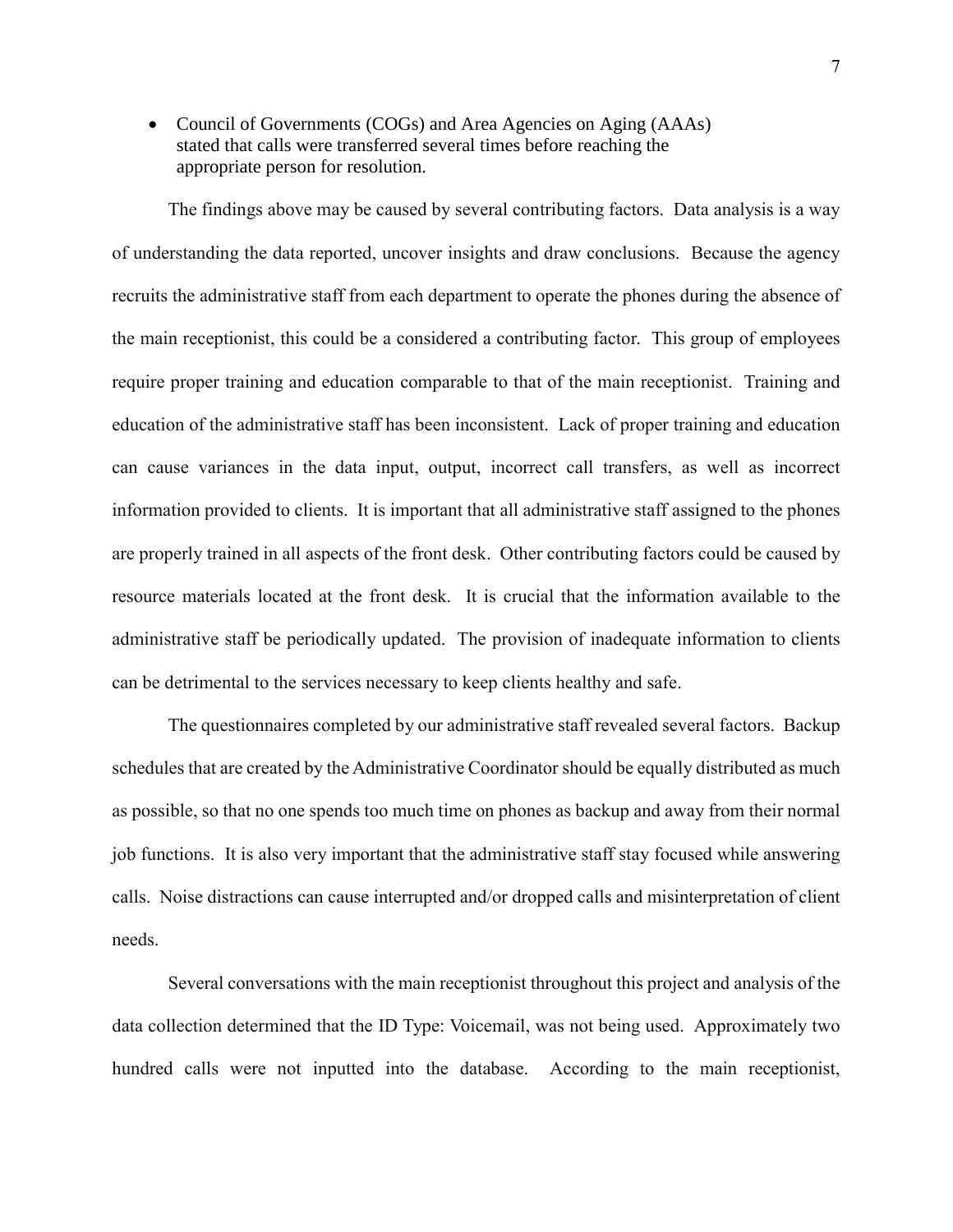approximately 10 voicemails are received per day. Voicemails are retrieved from the main line daily. Upon receipt, calls are routed appropriately based on the information given. Based on 20 business days per month, unentered calls equates to 200 calls per month. Therefore, of the 200 voicemails received, there was no way to track whether client received services or monitor any complaints to effectively achieve maximum efficiency.

Although the data revealed several contributing factors, the data did not provide any insight into complaints by clients. Complaints can assist in providing ways to improve customer service with our clients. Complaints can provide the necessary feedback to create proactive solutions. Currently, the agency does not have a way to track customer complaints in the database.

Council of Governments (COG) and Area Agencies on Aging staff made an observation in reference to how our phones are transferred. The agency currently has a listing of 10 AAAs which are visible at the front desk without using the reference notebook. Calls received through the main line are transferred to the AAAs' main lines. Some AAAs have "live" receptionists like the SCDOA, and others have automated systems. COG and AAA staff are concerned that the calls are not properly received by the program managers to provide services to clients. Calls are either being dropped due in part to the automated systems or passed around several times before reaching the correct person.

## **IMPLEMENTATION AND EVALUATION OF THE PLAN**

To implement the plan to improve processes and procedures for the front desk and to increase total number of calls received and inputted in the database, the following action steps must be considered: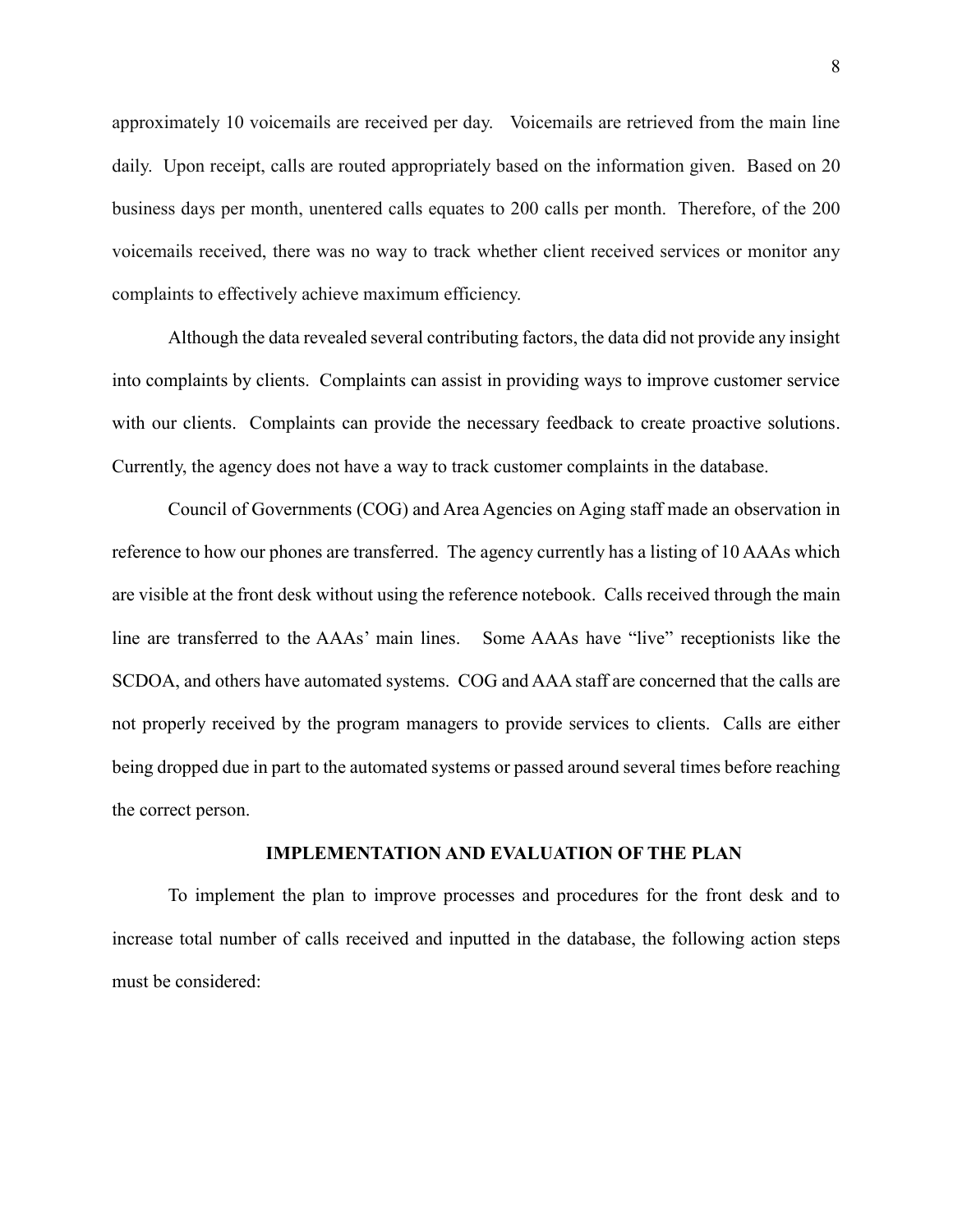- Extract monthly reports from the database and compare to monthly Sprint invoices. Monitoring can be done either by the Administrative Coordinator or the Administrative Manager.
- Quarterly training meetings with the administrative staff on the database and program updates. First meeting was held during data collection to inform the administrative staff on the questionnaire.
- Allow Administrative Staff to attend conferences and courses to develop skills in customer service and dealing with the public.
- Add a feature in the database to capture complaints immediately after implementation.
- Random surveys and/or emails to the administrative and AAA staff to determine ways to improve or to inquire about concerns. This will be ongoing after the implementation.
- Mandate the Administrative Coordinator to re-evaluate the phone schedule and provide improvements. Suggested improvements will be given to the Administrative Manager one month after implementation begins.
- Update the AAA phone list to include direct numbers to Information and Referral Specialists, State Health Insurance Program Coordinators, Family Caregiver Advocates and Ombudsman one month from implementation. This ensures incoming calls will be transferred based on specific needs of the caller.
- Mandate the Receptionist to review and update the reference notebook quarterly.
- Mandate the Receptionist to create written processes and procedures for handling and transferring calls to be completed within three months of implementation.

Although there are timeframes involved in the completion of the improvements, as stated above, most improvements can be implemented within three months of approval from the Director and/or the Administrative Manager. The cost associated with the implementation should be minimal (i.e. less than \$1,500) for training and education during this fiscal year. The questionnaires did suggest updates to the furniture; but, due to budget constraints, this may not be considered until next fiscal year. The main objective in this project was to show ways to improve customer service through efficient and effective processes and procedures.

Potential obstacles and methods to overcome the solutions may vary by employees completing the task. The receptionist will be going on an extended leave of absence which may require an extension for two to three months. As a result, SCDOA will be hiring a temporary receptionist during the absence period. The temporary employee will maintain current necessary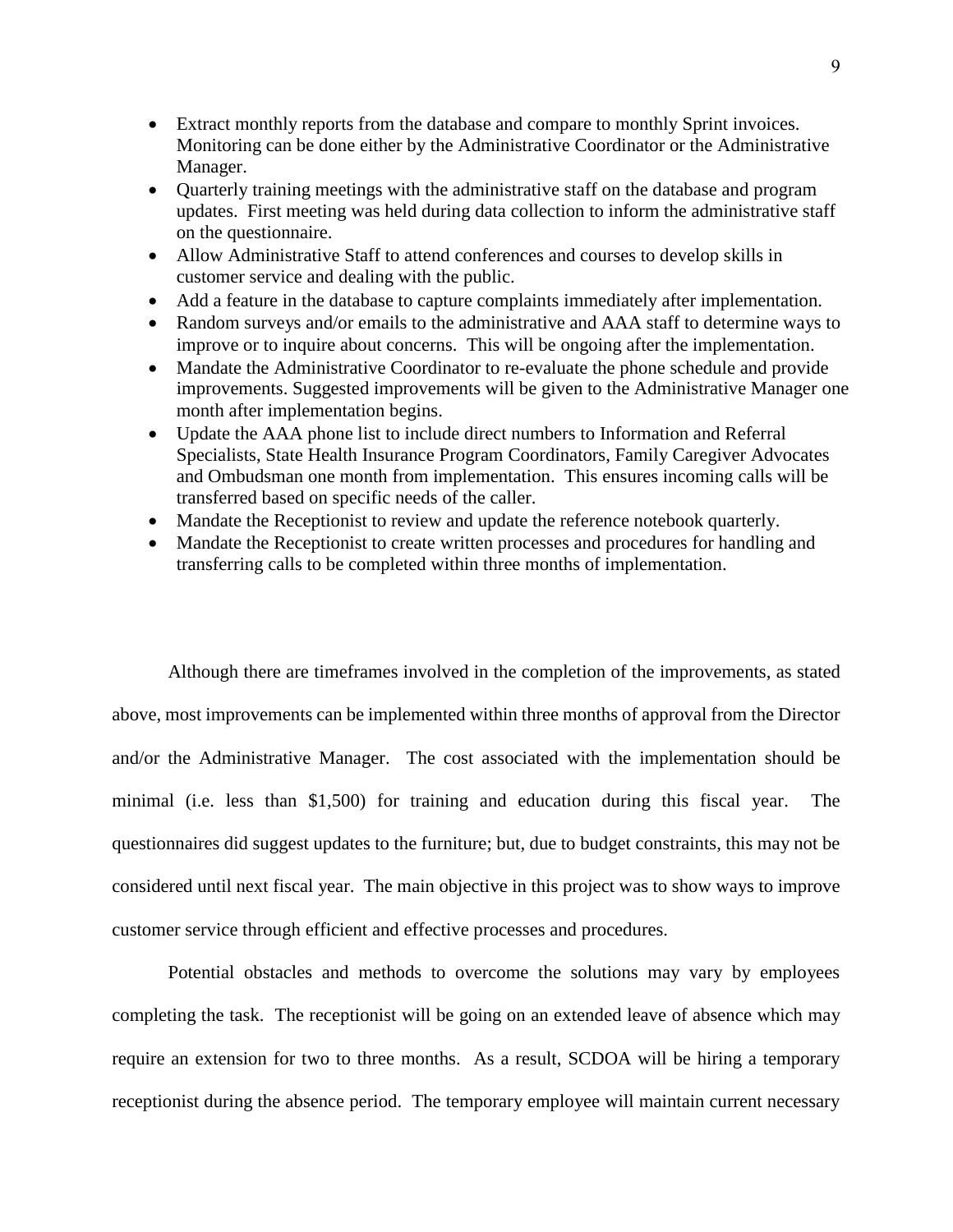procedures to provide services and must be properly trained which can be time consuming to the various programs and services the agency offers. The temporary receptionist will be required to continue observing the front desk and making suggestions for improvements. It is said that "fresh faces" provide insights and quality improvements in areas they occupy. This will be a good time to solicit input from someone who is on the outside looking in.

There are various resources required in implementing this plan. Our main resource is the employees of the agency. As stated by the National Fund for Workforce Solutions, "frontline healthcare workers provide routine and essential services in all settings; including hospitals, outpatient care, behavioral health, long-term care, and home healthcare. They represent 50 percent of the healthcare workforce and are responsible for a range of operations including providing administrative, direct care, environmental, and technical services to patients, families, and caregivers. Ultimately, frontline workers form an organization's backbone which is needed to deliver high-quality care and ensure excellent patient experience." By providing the necessary equipment and resources, we improve customer service with clients, as well as improve the effectiveness and efficiency of the agency processes and procedures.

To communicate the implementation, a brief meeting will be setup with the Agency Director for his approval and feedback. The improvement plan will then be shared with the Divisional Directors of the agency. Once all are in agreement and any revisions made to the plan, a period of evaluation will take place to monitor the changes implemented. After three months, reports will be re-analyzed and compared to the Sprint Communications invoices to determine any relevant changes to the data. If the data collected from the database has increased and agrees within reason with the Sprint Communications invoices, the agency will consider the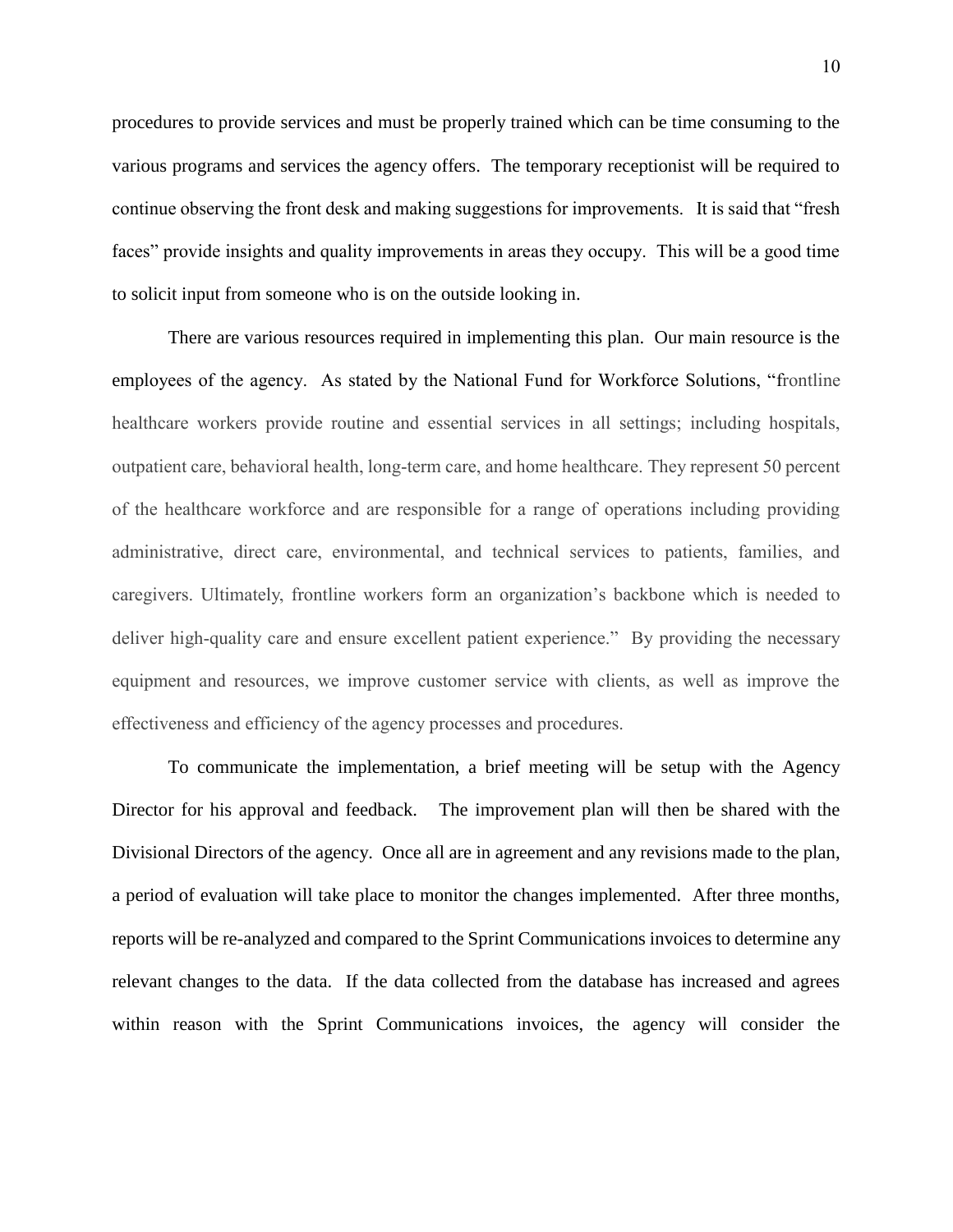implementation of the plan a success. If the data has changed considerably in the opposite way, the agency will view the results as unsuccessful and require change to the suggested plan.

# **SUMMARY AND RECOMMENDATIONS**

In conclusion, by implementing effective and efficient processes and procedures, the data collection for the agency calls will be more concise and meaningful. Agency staff and others in the field will be able to utilize the data collected by "frontline workers" to better serve the most vulnerable adults and those with disabilities. Furthermore, by educating and training employees more frequently and keeping resources updated; customer service may help keep seniors in their homes longer. Which will in turn, decrease the overall cost associated with nursing home care. For these reasons, it is recommended that the SCDOA implement the new processes and procedures proposed in this report.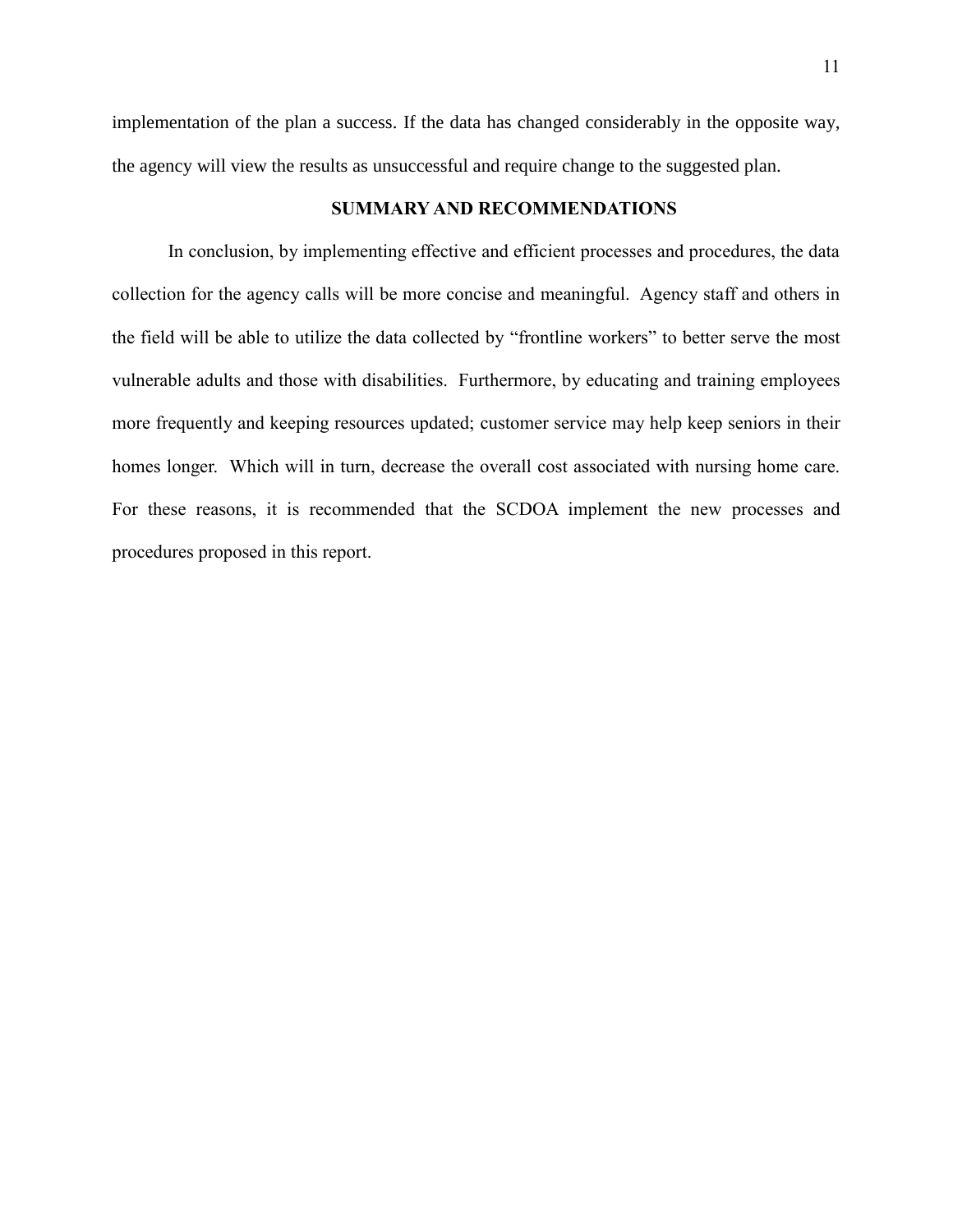#### **REFERENCES**

National Fund for Workforce Solutions. (Retrieved January 2019) https://nationalfund.org/initiatives/careerstat/who-are-frontline-workers/

SC Department on Aging. (Retrieved November 2018) https://aging.sc.gov/about

South Carolina State Plan on Aging (2017 – 2021). (Retrieved November 2018) https://dc.statelibrary.sc.gov/handle/10827/21638

Wikipedia. https://en.wikipedia.org/wiki/Data\_collection. (Retrieved November 2018)

Wikipedia. https://en.wikipedia.org/wiki/Data\_analysis. (Retrieved November 2018)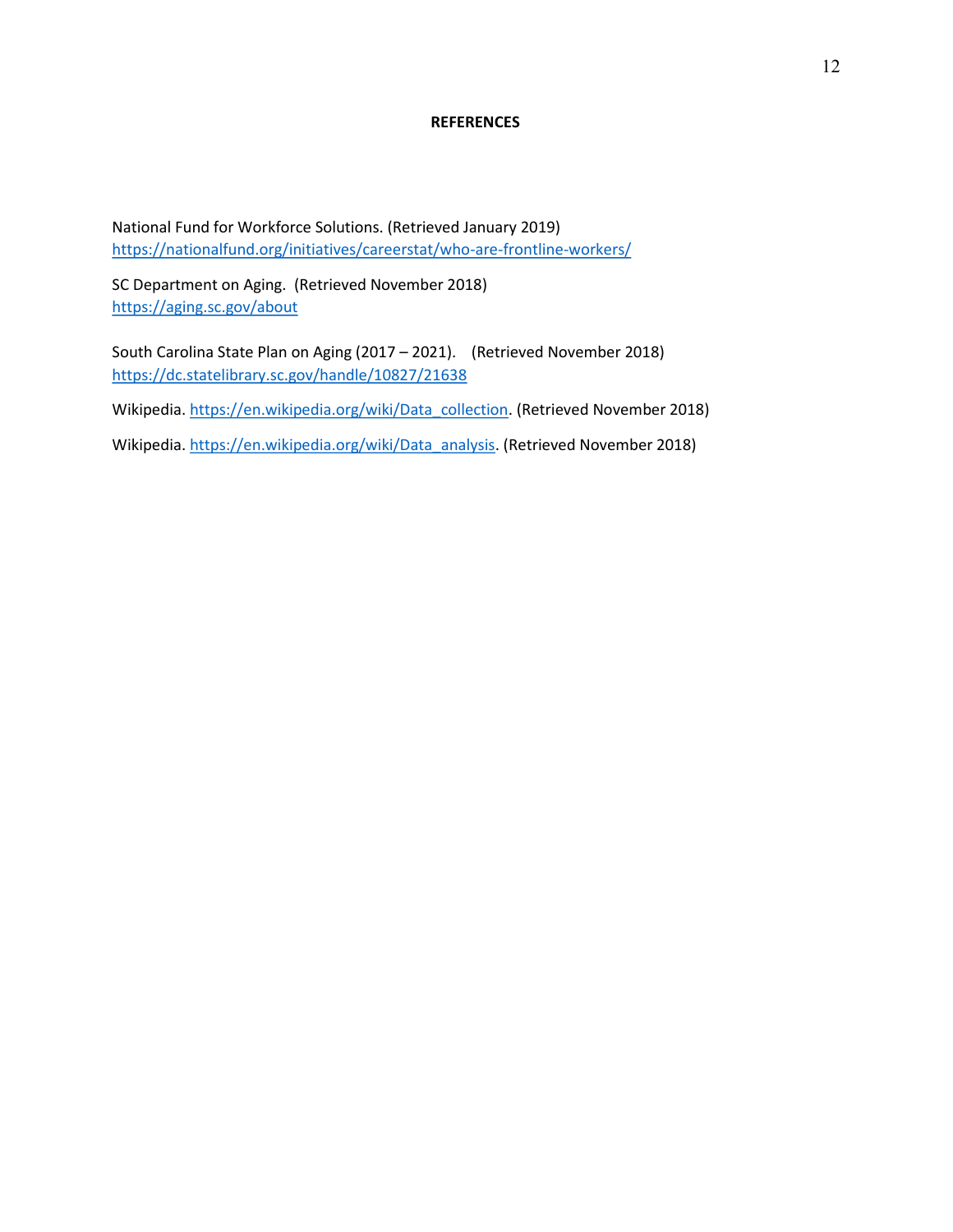

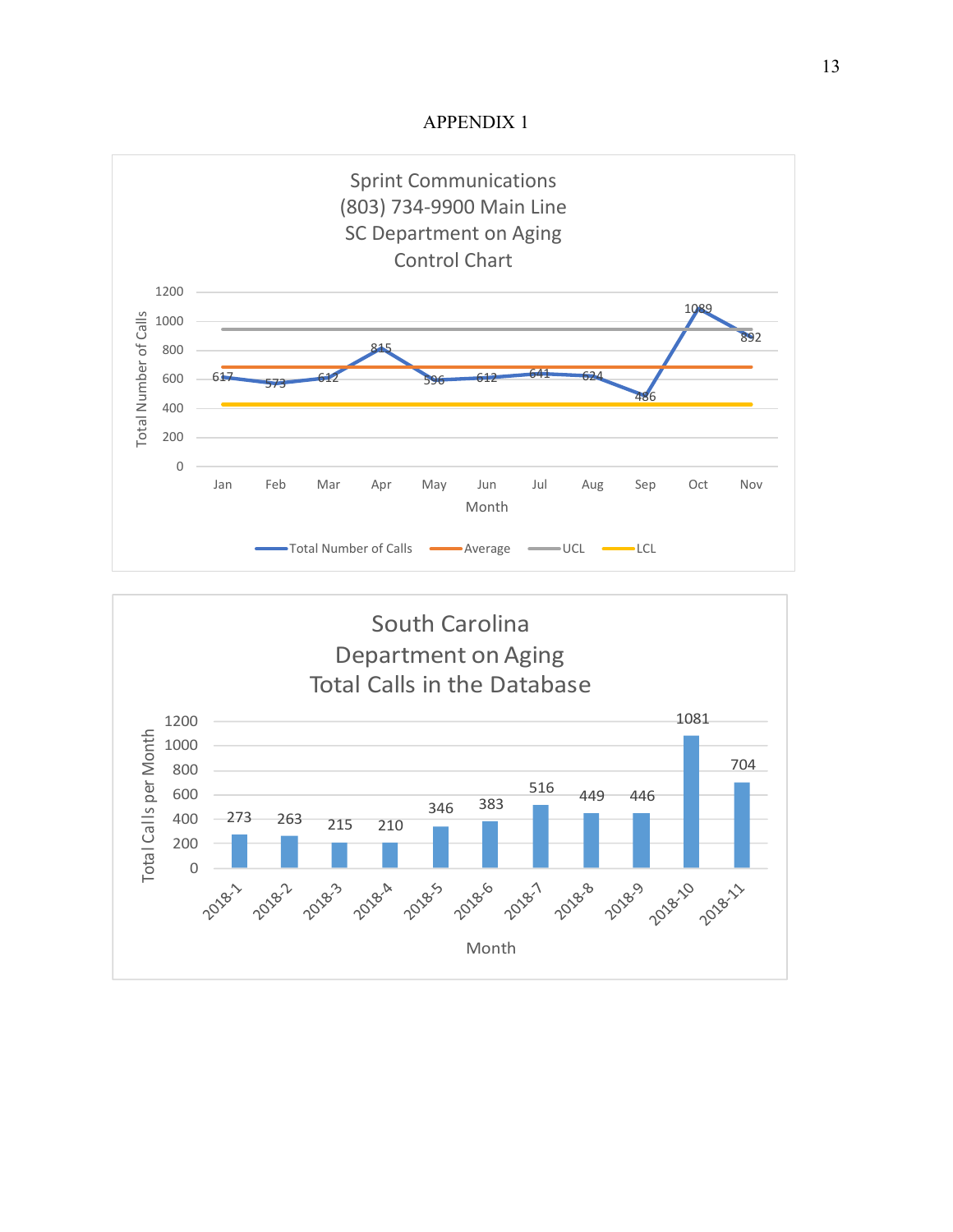